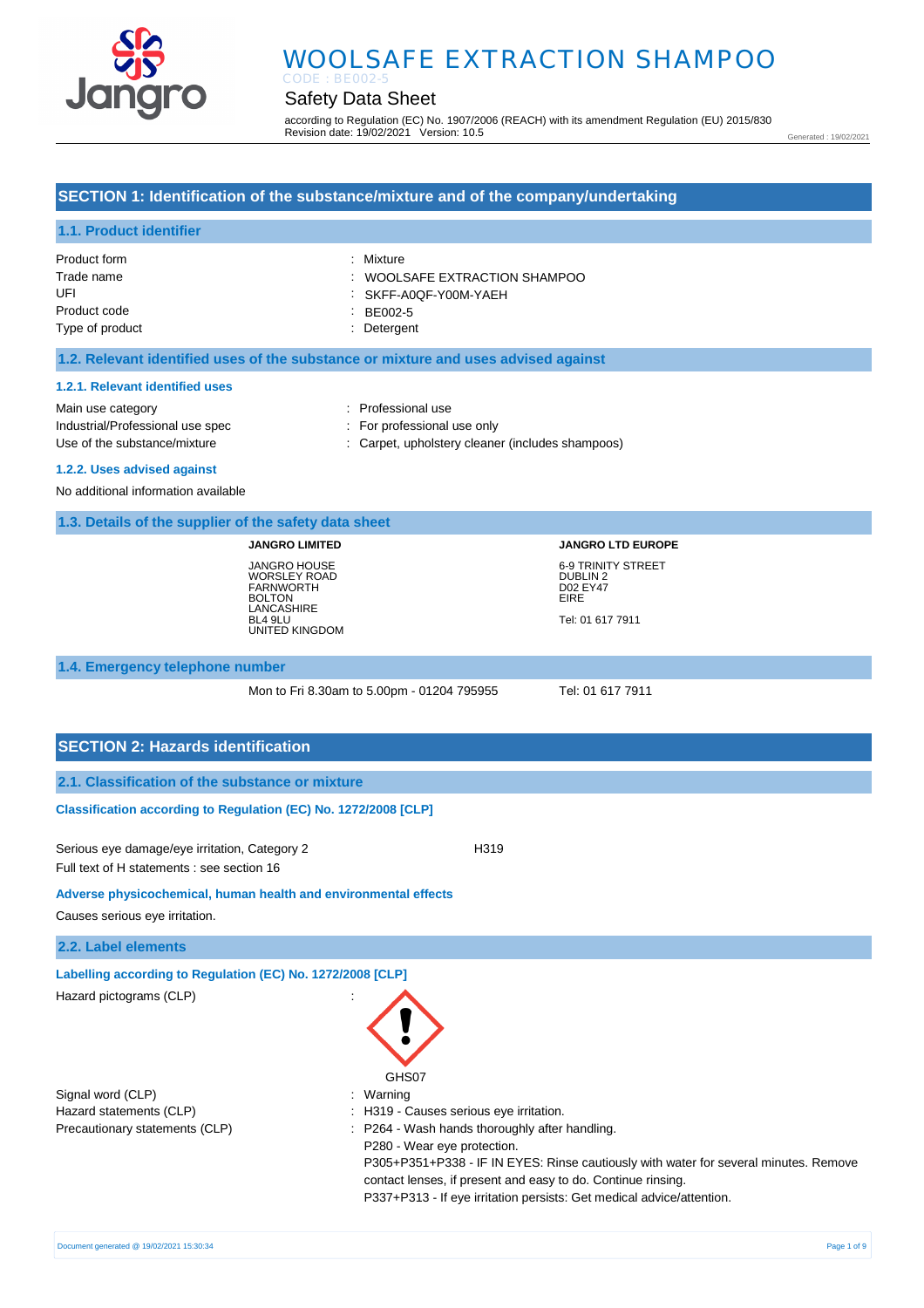# Safety Data Sheet

according to Regulation (EC) No. 1907/2006 (REACH) with its amendment Regulation (EU) 2015/830

EUH-statements **in the statements** : EUH208 - Contains reaction mass of 5-chloro-2-methyl-2H-isothiazol-3-one and 2-methyl-2H-isothiazol-3-one (3:1). May produce an allergic reaction.

# **2.3. Other hazards**

No additional information available

## **SECTION 3: Composition/information on ingredients**

## **3.1. Substances**

## Not applicable

## **3.2. Mixtures**

| <b>Name</b>                                                                                       | <b>Product identifier</b>                                                          | $\frac{9}{6}$ | <b>Classification according to</b><br><b>Requlation (EC) No.</b><br>1272/2008 [CLP]                                                                                                                                               |
|---------------------------------------------------------------------------------------------------|------------------------------------------------------------------------------------|---------------|-----------------------------------------------------------------------------------------------------------------------------------------------------------------------------------------------------------------------------------|
| Alcohol Alkoxylate                                                                                | (CAS-No.) 166736-08-9<br>(REACH-no) Exempt/Polymer                                 | $1 - 5$       | Acute Tox. 4 (Oral), H302<br>Eye Dam. 1, H318                                                                                                                                                                                     |
| Hexyl glucoside                                                                                   | (CAS-No.) 54549-24-5<br>(EC-No.) 259-217-6<br>(REACH-no) 01-2119492545-29          | $1 - 3$       | Eye Dam. 1, H318                                                                                                                                                                                                                  |
| reaction mass of 5-chloro-2-methyl-2H-isothiazol-3-<br>one and 2-methyl-2H-isothiazol-3-one (3:1) | (CAS-No.) 55965-84-9<br>(EC Index-No.) 613-167-00-5<br>(REACH-no) 01-2120764691-48 | < 0.1         | Acute Tox. 2 (Inhalation), H330<br>Acute Tox. 2 (Dermal), H310<br>Acute Tox. 3 (Oral), H301<br>Skin Corr. 1C, H314<br>Eye Dam. 1, H318<br>Skin Sens. 1A, H317<br>Aquatic Acute 1, H400 (M=100)<br>Aquatic Chronic 1, H410 (M=100) |

| <b>Specific concentration limits:</b>                                                                                                                  |                                                                                    |                                                                                                                                                                                                            |  |
|--------------------------------------------------------------------------------------------------------------------------------------------------------|------------------------------------------------------------------------------------|------------------------------------------------------------------------------------------------------------------------------------------------------------------------------------------------------------|--|
| <b>Name</b>                                                                                                                                            | <b>Product identifier</b>                                                          | <b>Specific concentration limits</b>                                                                                                                                                                       |  |
| Alcohol Alkoxylate                                                                                                                                     | (CAS-No.) 166736-08-9<br>(REACH-no) Exempt/Polymer                                 | $(1 < C \le 10)$ Eye Irrit. 2, H319<br>(10 < C < 100) Eye Dam. 1, H318                                                                                                                                     |  |
| reaction mass of 5-chloro-2-methyl-2H-isothiazol-3-<br>one and 2-methyl-2H-isothiazol-3-one (3:1)<br>Editional of the created and a content of the AA. | (CAS-No.) 55965-84-9<br>(EC Index-No.) 613-167-00-5<br>(REACH-no) 01-2120764691-48 | (0.0015 ≤C ≤ 100) Skin Sens. 1A, H317<br>(0.06 ≤C < 0.6) Skin Irrit. 2, H315<br>$(0.06 \leq C < 0.6)$ Eye Irrit. 2, H319<br>$(0.6 \leq C \leq 100)$ Eye Dam. 1, H318<br>(0.6 ≤C ≤ 100) Skin Corr. 1C, H314 |  |

Full text of H-statements: see section 16

# **SECTION 4: First aid measures**

**4.1. Description of first aid measures**

| First-aid measures after inhalation<br>First-aid measures after skin contact<br>First-aid measures after eye contact | : Remove person to fresh air and keep comfortable for breathing.<br>: Wash skin with plenty of water.<br>: Rinse cautiously with water for several minutes. Remove contact lenses, if present and easy<br>to do. Continue rinsing. If eye irritation persists: Get medical advice/attention. |
|----------------------------------------------------------------------------------------------------------------------|----------------------------------------------------------------------------------------------------------------------------------------------------------------------------------------------------------------------------------------------------------------------------------------------|
| First-aid measures after ingestion                                                                                   | : Get immediate medical advice/attention.                                                                                                                                                                                                                                                    |
| 4.2. Most important symptoms and effects, both acute and delayed                                                     |                                                                                                                                                                                                                                                                                              |
| Symptoms/effects after skin contact<br>Symptoms/effects after eye contact<br>Symptoms/effects after ingestion        | : Repeated or prolonged skin contact may cause irritation.<br>: Eye irritation.<br>: May cause gastrointestinal irritation, nausea, vomiting and diarrhoea.                                                                                                                                  |
|                                                                                                                      |                                                                                                                                                                                                                                                                                              |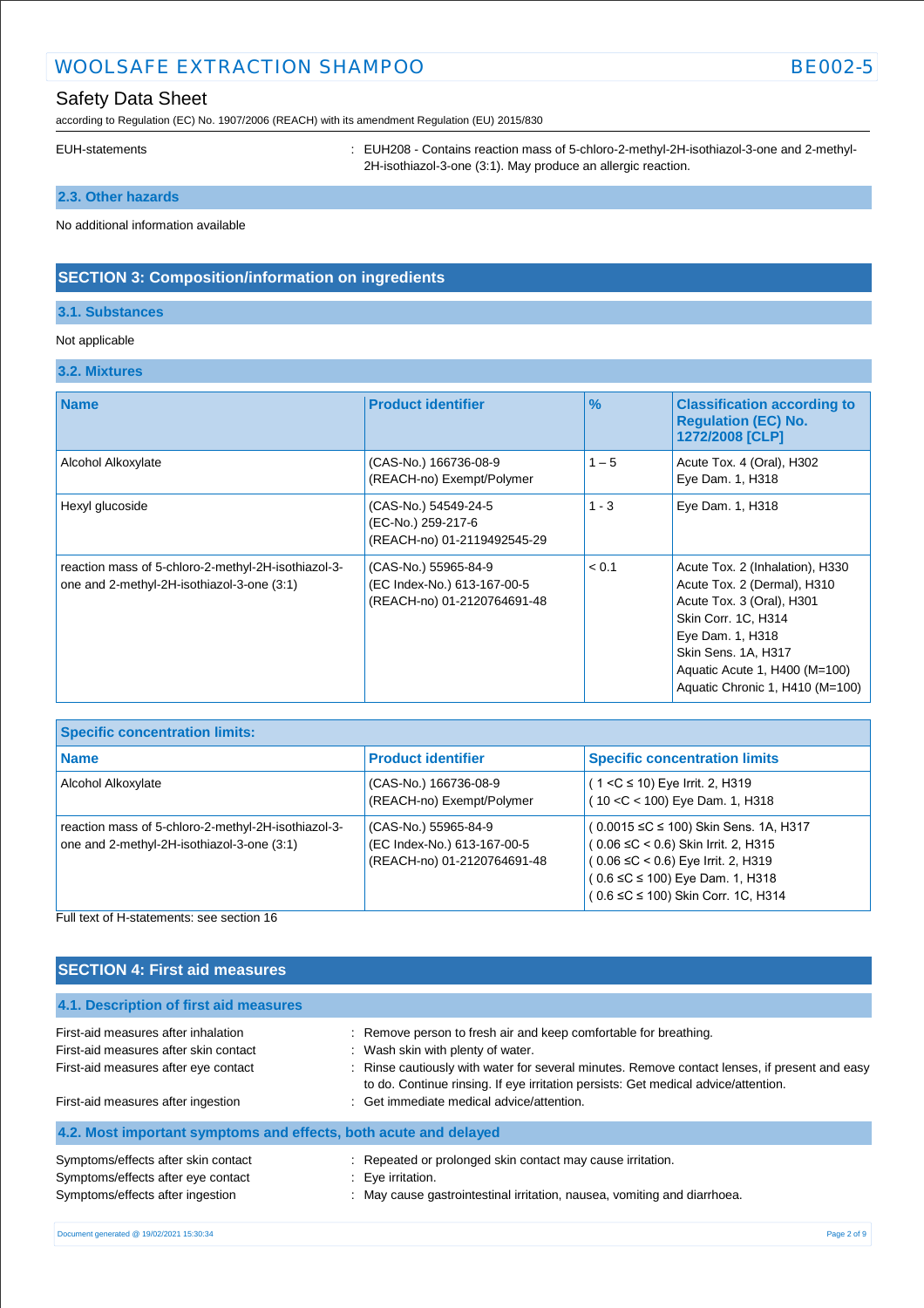# Safety Data Sheet

according to Regulation (EC) No. 1907/2006 (REACH) with its amendment Regulation (EU) 2015/830

# **4.3. Indication of any immediate medical attention and special treatment needed**

Treat symptomatically.

| <b>SECTION 5: Firefighting measures</b>                                       |                                                                                                                                             |  |  |
|-------------------------------------------------------------------------------|---------------------------------------------------------------------------------------------------------------------------------------------|--|--|
| 5.1. Extinguishing media                                                      |                                                                                                                                             |  |  |
| Suitable extinguishing media                                                  | : Water spray. Dry powder. Foam. Carbon dioxide.                                                                                            |  |  |
| 5.2. Special hazards arising from the substance or mixture                    |                                                                                                                                             |  |  |
| Hazardous decomposition products in case of fire Toxic fumes may be released. |                                                                                                                                             |  |  |
| 5.3. Advice for firefighters                                                  |                                                                                                                                             |  |  |
| Protection during firefighting                                                | : Do not attempt to take action without suitable protective equipment. Self-contained<br>breathing apparatus. Complete protective clothing. |  |  |

| <b>SECTION 6: Accidental release measures</b>                            |                                                                                                                                                              |  |  |
|--------------------------------------------------------------------------|--------------------------------------------------------------------------------------------------------------------------------------------------------------|--|--|
| 6.1. Personal precautions, protective equipment and emergency procedures |                                                                                                                                                              |  |  |
| 6.1.1. For non-emergency personnel                                       |                                                                                                                                                              |  |  |
| Emergency procedures                                                     | Ventilate spillage area. Avoid contact with skin and eyes.                                                                                                   |  |  |
| 6.1.2. For emergency responders                                          |                                                                                                                                                              |  |  |
| Protective equipment                                                     | Do not attempt to take action without suitable protective equipment. For further information<br>refer to section 8: "Exposure controls/personal protection". |  |  |
| <b>6.2. Environmental precautions</b>                                    |                                                                                                                                                              |  |  |
| Avoid release to the environment.                                        |                                                                                                                                                              |  |  |
| 6.3. Methods and material for containment and cleaning up                |                                                                                                                                                              |  |  |

| Methods for cleaning up          | : Take up liquid spill into absorbent material.                 |
|----------------------------------|-----------------------------------------------------------------|
| Other information                | : Dispose of materials or solid residues at an authorized site. |
| 6.4. Reference to other sections |                                                                 |

For further information refer to section 13.

| <b>SECTION 7: Handling and storage</b>                            |                                                                                                                         |  |  |
|-------------------------------------------------------------------|-------------------------------------------------------------------------------------------------------------------------|--|--|
| 7.1. Precautions for safe handling                                |                                                                                                                         |  |  |
| Precautions for safe handling                                     | : Ensure good ventilation of the work station. Avoid contact with skin and eyes. Wear<br>personal protective equipment. |  |  |
| Hygiene measures                                                  | : Do not eat, drink or smoke when using this product. Always wash hands after handling the<br>product.                  |  |  |
| 7.2. Conditions for safe storage, including any incompatibilities |                                                                                                                         |  |  |
| Storage conditions                                                | : Store in a well-ventilated place. Keep cool.                                                                          |  |  |

**7.3. Specific end use(s)**

No additional information available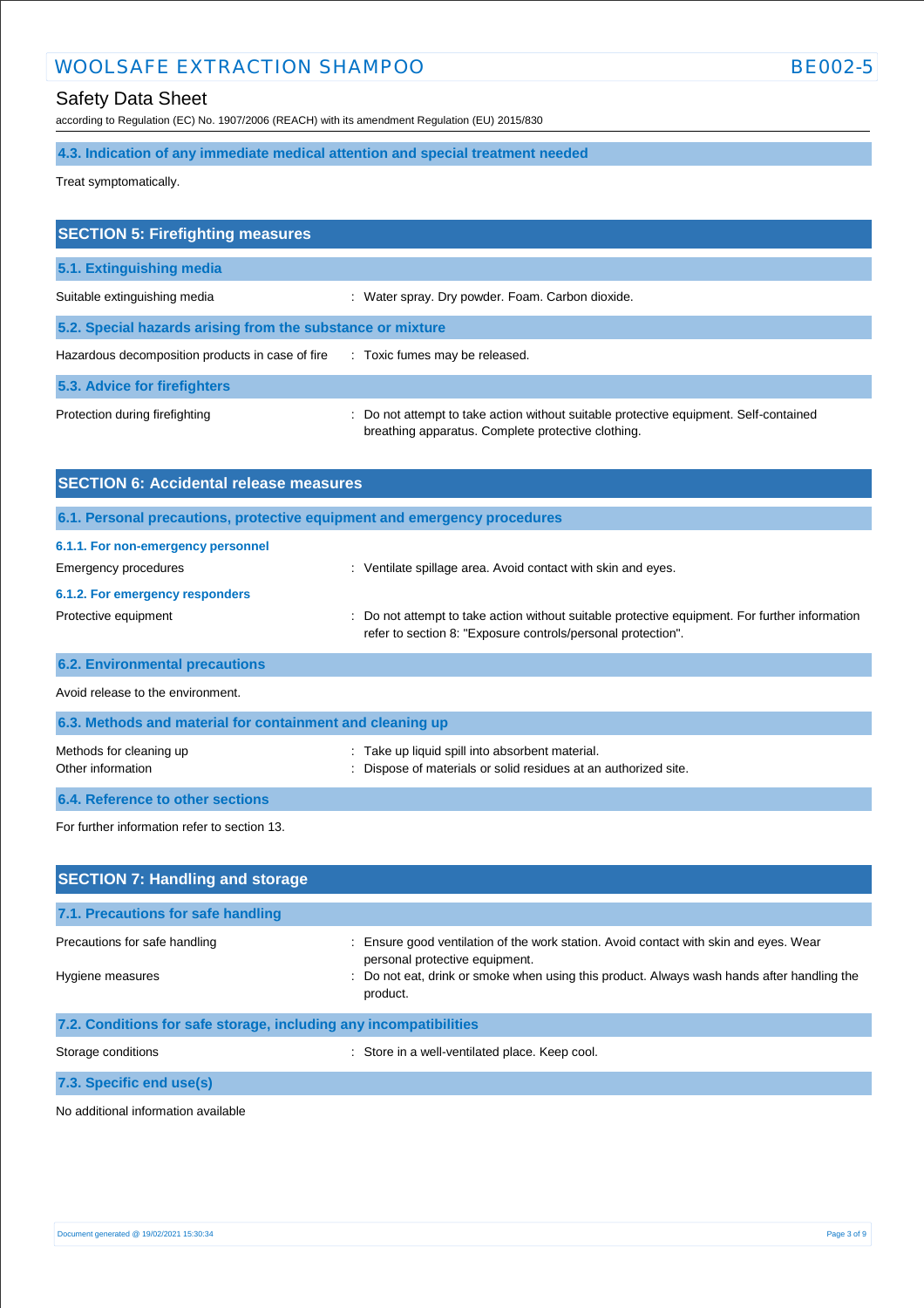## Safety Data Sheet

according to Regulation (EC) No. 1907/2006 (REACH) with its amendment Regulation (EU) 2015/830

### **SECTION 8: Exposure controls/personal protection**

#### **8.1. Control parameters**

#### **8.1.1 National occupational exposure and biological limit values**

No additional information available

**8.1.2. Recommended monitoring procedures** 

No additional information available

### **8.1.3. Air contaminants formed**

No additional information available

#### **8.1.4. DNEL and PNEC**

No additional information available

#### **8.1.5. Control banding**

No additional information available

**8.2. Exposure controls**

#### **8.2.1. Appropriate engineering controls**

### **Appropriate engineering controls:**

Ensure good ventilation of the work station.

#### **8.2.2. Personal protection equipment**

#### **Personal protective equipment symbol(s):**



## **8.2.2.1. Eye and face protection**

| Eye protection:        |  |
|------------------------|--|
| Safety glasses. EN 166 |  |

#### **8.2.2.2. Skin protection**

#### **Skin and body protection:**

Not required for normal conditions of use

#### **Hand protection:**

In case of repeated or prolonged contact wear gloves. Chemical resistant gloves (according to European standard EN 374 or equivalent)

| Other skin protection                     |  |
|-------------------------------------------|--|
| Materials for protective clothing:        |  |
| Not required for normal conditions of use |  |
| 8.2.2.3. Respiratory protection           |  |

#### **Respiratory protection:**

Not required for normal conditions of use

## **8.2.2.4. Thermal hazards**

No additional information available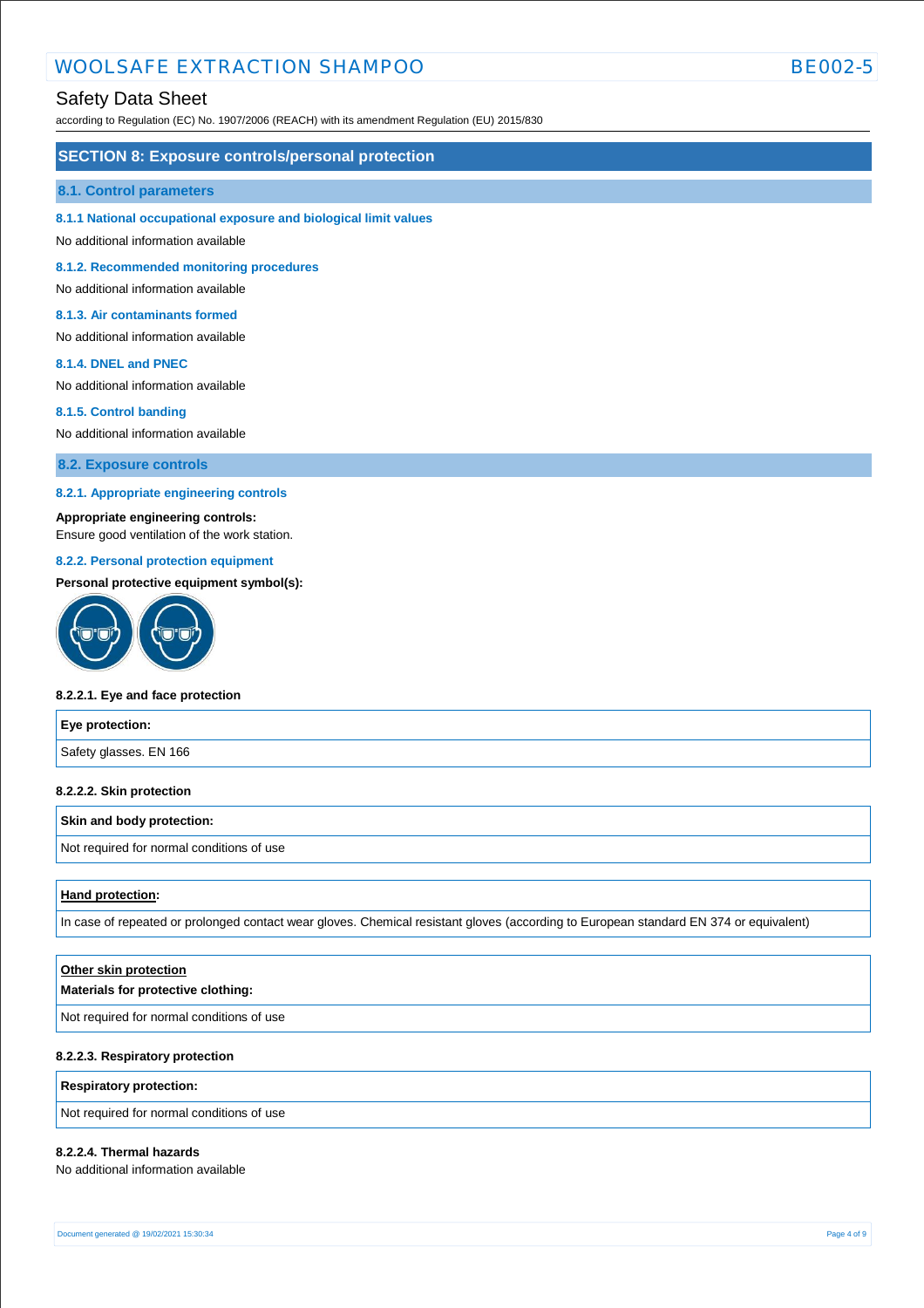according to Regulation (EC) No. 1907/2006 (REACH) with its amendment Regulation (EU) 2015/830

#### **8.2.3. Environmental exposure controls**

#### **Environmental exposure controls:**

Avoid release to the environment.

# **SECTION 9: Physical and chemical properties**

## **9.1. Information on basic physical and chemical properties**

| Physical state<br>Appearance<br>Colour<br>Odour<br>Odour threshold<br>рH                                                                   | Liquid<br>Liquid.<br>Yellow.<br>lemon-like<br>No data available<br>7<br>No data available      |
|--------------------------------------------------------------------------------------------------------------------------------------------|------------------------------------------------------------------------------------------------|
| Relative evaporation rate (butylacetate=1)<br>Melting point<br>Freezing point<br>Boiling point<br>Flash point<br>Auto-ignition temperature | Not applicable<br>No data available<br>$\geq 100$ °C<br>No data available<br>No data available |
| Decomposition temperature                                                                                                                  | No data available                                                                              |
| Flammability (solid, gas)                                                                                                                  | Not applicable                                                                                 |
| Vapour pressure                                                                                                                            | No data available                                                                              |
| Relative vapour density at 20 °C                                                                                                           | No data available                                                                              |
| Relative density                                                                                                                           | 1.03                                                                                           |
| Solubility                                                                                                                                 | Soluble in water.                                                                              |
| Partition coefficient n-octanol/water (Log Pow)                                                                                            | No data available                                                                              |
| Viscosity, kinematic                                                                                                                       | No data available                                                                              |
| Viscosity, dynamic                                                                                                                         | No data available                                                                              |
| Explosive properties                                                                                                                       | No data available                                                                              |
| Oxidising properties                                                                                                                       | No data available                                                                              |
| <b>Explosive limits</b>                                                                                                                    | No data available                                                                              |

## **9.2. Other information**

No additional information available

## **SECTION 10: Stability and reactivity**

## **10.1. Reactivity**

The product is non-reactive under normal conditions of use, storage and transport.

### **10.2. Chemical stability**

Stable under normal conditions.

**10.3. Possibility of hazardous reactions**

No dangerous reactions known under normal conditions of use.

**10.4. Conditions to avoid**

None under recommended storage and handling conditions (see section 7).

**10.5. Incompatible materials**

None under normal use.

**10.6. Hazardous decomposition products**

Under normal conditions of storage and use, hazardous decomposition products should not be produced.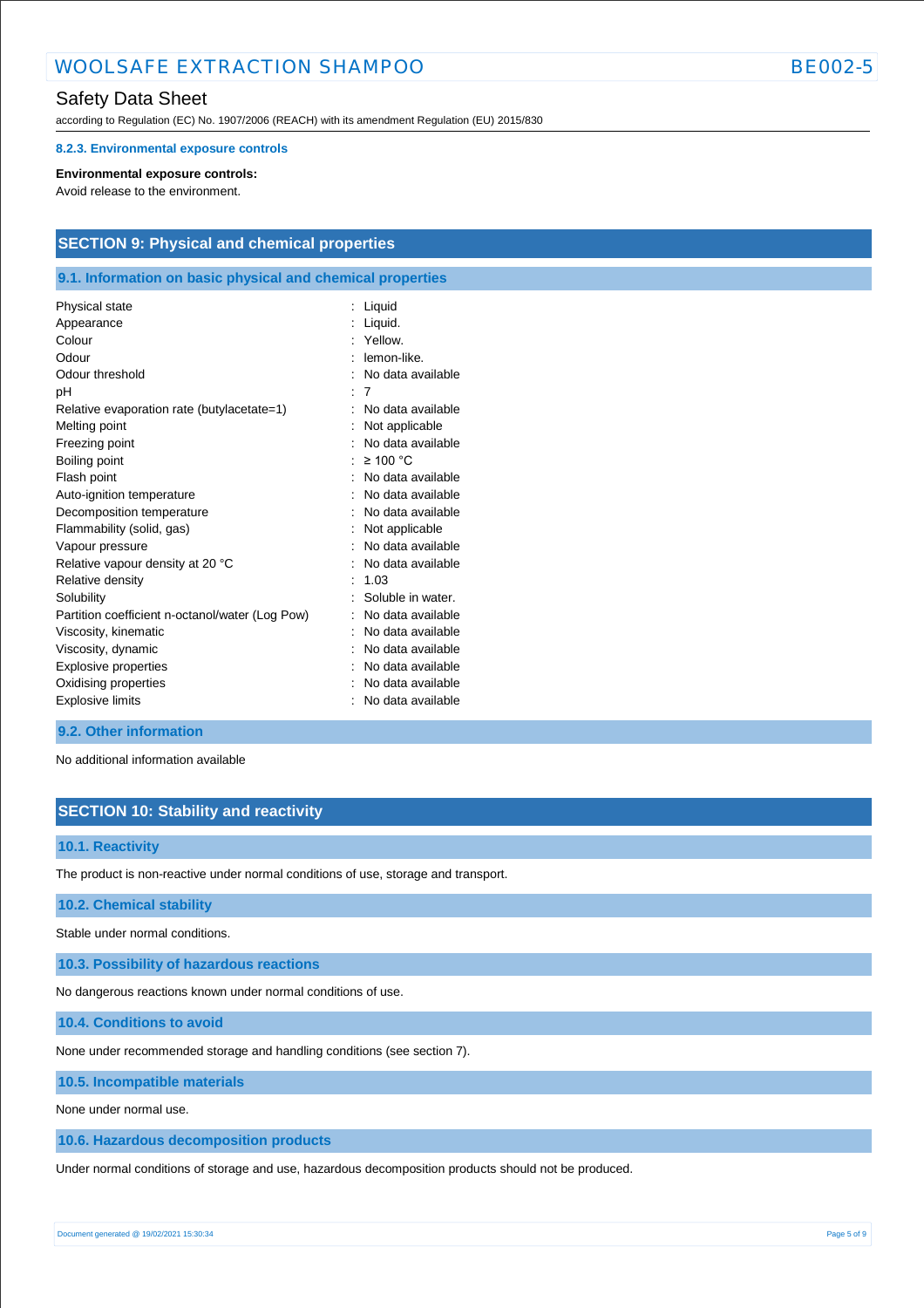according to Regulation (EC) No. 1907/2006 (REACH) with its amendment Regulation (EU) 2015/830

| <b>SECTION 11: Toxicological information</b> |                                        |  |
|----------------------------------------------|----------------------------------------|--|
|                                              |                                        |  |
| 11.1 Information on toxicological effects    |                                        |  |
| Acute toxicity (oral)                        | Not classified<br>÷                    |  |
| Acute toxicity (dermal)                      | Not classified<br>$\ddot{\phantom{a}}$ |  |
| Acute toxicity (inhalation)                  | Not classified<br>÷                    |  |
| Skin corrosion/irritation                    | : Not classified                       |  |
|                                              | pH: 7                                  |  |
| Serious eye damage/irritation                | Causes serious eye irritation.<br>÷    |  |
|                                              | pH: 7                                  |  |
| Respiratory or skin sensitisation            | Not classified<br>÷                    |  |
| Germ cell mutagenicity                       | Not classified<br>÷                    |  |
| Carcinogenicity                              | Not classified<br>÷                    |  |
| Reproductive toxicity                        | Not classified<br>÷                    |  |
|                                              |                                        |  |
| STOT-single exposure                         | Not classified<br>÷                    |  |
| STOT-repeated exposure                       | Not classified<br>÷                    |  |
|                                              |                                        |  |
| Aspiration hazard                            | : Not classified                       |  |

| <b>SECTION 12: Ecological information</b>                    |                                                                                                                            |
|--------------------------------------------------------------|----------------------------------------------------------------------------------------------------------------------------|
| 12.1. Toxicity                                               |                                                                                                                            |
| Ecology - general                                            | : The product is not considered harmful to aquatic organisms nor to cause long-term adverse<br>effects in the environment. |
| Hazardous to the aquatic environment, short-term<br>(acute)  | : Not classified                                                                                                           |
| Hazardous to the aquatic environment, long-term<br>(chronic) | Not classified                                                                                                             |

| Alcohol Alkoxylate (166736-08-9) |                 |  |
|----------------------------------|-----------------|--|
| $ $ LC50 - Fish [1]              | $10 - 100$ mg/l |  |
| EC50 - Crustacea [1]             | $10 - 100$ mg/l |  |
| ErC50 other aquatic plants       | $10 - 100$ mg/l |  |

| Hexyl glucoside (54549-24-5)       |                    |  |
|------------------------------------|--------------------|--|
| $ $ LC50 - Fish [1]                | 420 mg/l           |  |
| EC50 - Other aquatic organisms [1] | 490 mg/l waterflea |  |
| EC50 - Other aquatic organisms [2] | 180 mg/l           |  |

# **12.2. Persistence and degradability**

No additional information available

| 12.3. Bioaccumulative potential                 |     |
|-------------------------------------------------|-----|
| <b>Hexyl glucoside (54549-24-5)</b>             |     |
|                                                 |     |
| Partition coefficient n-octanol/water (Log Pow) | 1.7 |
|                                                 |     |
| 12.4. Mobility in soil                          |     |

### No additional information available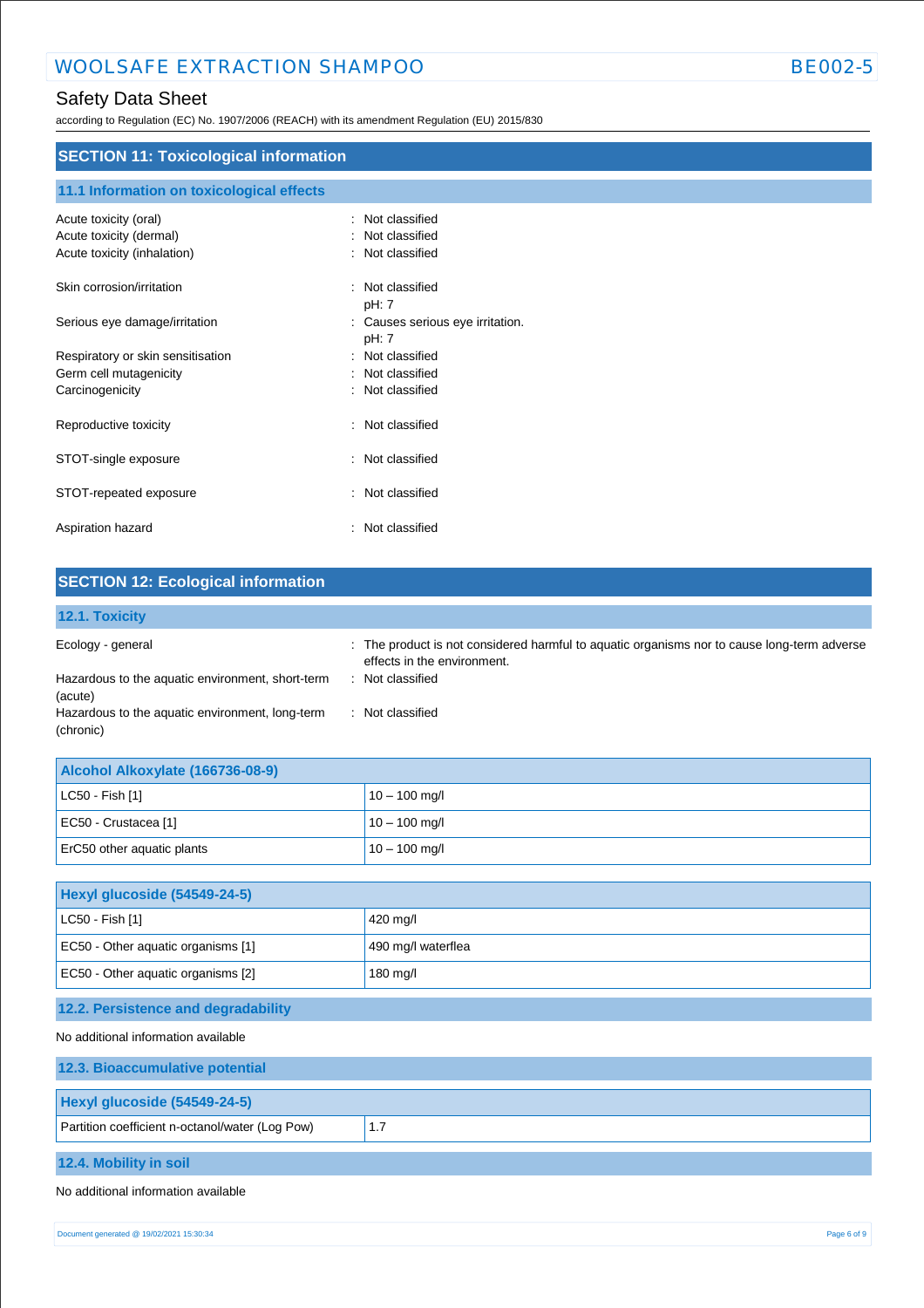according to Regulation (EC) No. 1907/2006 (REACH) with its amendment Regulation (EU) 2015/830

|  |  | 12.5. Results of PBT and vPvB assessment |  |
|--|--|------------------------------------------|--|
|--|--|------------------------------------------|--|

No additional information available

**12.6. Other adverse effects**

No additional information available

## **SECTION 13: Disposal considerations**

**13.1. Waste treatment methods**

Waste treatment methods : Dispose of contents/container in accordance with licensed collector's sorting instructions.

## **SECTION 14: Transport information**

In accordance with ADR / IMDG / IATA

| 14.1 UN number                                                                                                                                         |                                                                           |
|--------------------------------------------------------------------------------------------------------------------------------------------------------|---------------------------------------------------------------------------|
| UN-No. (ADR)<br>UN-No. (IMDG)<br>UN-No. (IATA)                                                                                                         | Not applicable<br>Not applicable<br>Not applicable                        |
| 14.2. UN proper shipping name                                                                                                                          |                                                                           |
| Proper Shipping Name (ADR)<br>Proper Shipping Name (IMDG)<br>Proper Shipping Name (IATA)                                                               | Not applicable<br>Not applicable<br>Not applicable                        |
| 14.3. Transport hazard class(es)                                                                                                                       |                                                                           |
| <b>ADR</b><br>Transport hazard class(es) (ADR)<br><b>IMDG</b><br>Transport hazard class(es) (IMDG)<br><b>IATA</b><br>Transport hazard class(es) (IATA) | : Not applicable<br>: Not applicable<br>Not applicable                    |
| 14.4. Packing group                                                                                                                                    |                                                                           |
| Packing group (ADR)<br>Packing group (IMDG)<br>Packing group (IATA)                                                                                    | Not applicable<br>Not applicable<br>Not applicable                        |
| <b>14.5. Environmental hazards</b>                                                                                                                     |                                                                           |
| Dangerous for the environment<br>Marine pollutant<br>Other information                                                                                 | No<br>÷<br><b>No</b><br>$\cdot$<br>No supplementary information available |
| 14.6. Special precautions for user                                                                                                                     |                                                                           |
| <b>Overland transport</b><br>No data available<br><b>Transport by sea</b><br>No data available<br>Air transport<br>No data available                   |                                                                           |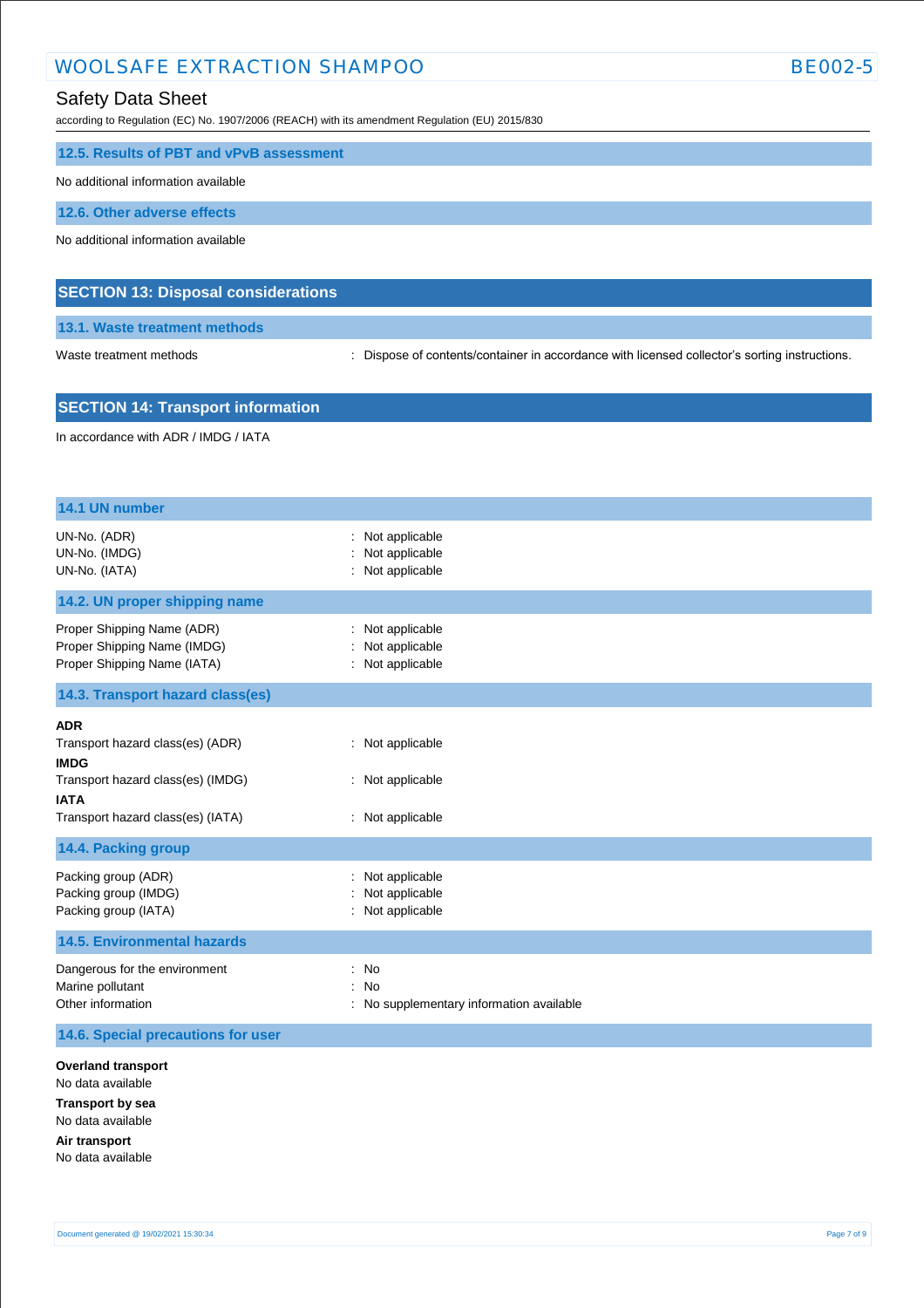## Safety Data Sheet

according to Regulation (EC) No. 1907/2006 (REACH) with its amendment Regulation (EU) 2015/830

## **14.7. Transport in bulk according to Annex II of Marpol and the IBC Code**

Not applicable

## **SECTION 15: Regulatory information**

**15.1. Safety, health and environmental regulations/legislation specific for the substance or mixture**

#### **15.1.1. EU-Regulations**

Contains no REACH substances with Annex XVII restrictions

Contains no substance on the REACH candidate list

Contains no REACH Annex XIV substances

Contains no substance subject to Regulation (EU) No 649/2012 of the European Parliament and of the Council of 4 July 2012 concerning the export and import of hazardous chemicals.

Contains no substance subject to Regulation (EU) No 2019/1021 of the European Parliament and of the Council of 20 June 2019 on persistent organic pollutants

Allergenic fragrances > 0,01%:

D-LIMONENE

| Detergent Regulation (648/2004/EC): Labelling of contents:                                    |               |  |
|-----------------------------------------------------------------------------------------------|---------------|--|
| <b>Component</b>                                                                              | $\frac{9}{6}$ |  |
| non-ionic surfactants, amphoteric surfactants                                                 | $< 5\%$       |  |
| reaction mass of 5-chloro-2-methyl-2H-isothiazol-3-one and 2-methyl-2H-isothiazol-3-one (3:1) |               |  |
| perfumes                                                                                      |               |  |
| D-LIMONENE                                                                                    |               |  |

#### **15.1.2. National regulations**

#### **United Kingdom**

British National Regulations : Commission Regulation (EU) 2015/830 of 28 May 2015 amending Regulation (EC) No 1907/2006 of the European Parliament and of the Council on the Registration, Evaluation, Authorisation and Restriction of Chemicals (REACH). Classification Labelling Packaging Regulation; Regulation (EC) No 1272/2008. Detergent Regulation (648/2004/EC).

## **15.2. Chemical safety assessment**

No chemical safety assessment has been carried out

## **SECTION 16: Other information**

| <b>Full text of H- and EUH-statements:</b> |                                                                   |
|--------------------------------------------|-------------------------------------------------------------------|
| Acute Tox. 2 (Dermal)                      | Acute toxicity (dermal), Category 2                               |
| Acute Tox. 2 (Inhalation)                  | Acute toxicity (inhal.), Category 2                               |
| Acute Tox. 3 (Oral)                        | Acute toxicity (oral), Category 3                                 |
| Acute Tox. 4 (Oral)                        | Acute toxicity (oral), Category 4                                 |
| Aquatic Acute 1                            | Hazardous to the aquatic environment - Acute Hazard, Category 1   |
| Aquatic Chronic 1                          | Hazardous to the aquatic environment - Chronic Hazard, Category 1 |
| Eye Dam. 1                                 | Serious eye damage/eye irritation, Category 1                     |
| $Eye$ Irrit. 2                             | Serious eye damage/eye irritation, Category 2                     |
| Skin Corr, 1C                              | Skin corrosion/irritation, Category 1, Sub-Category 1C            |